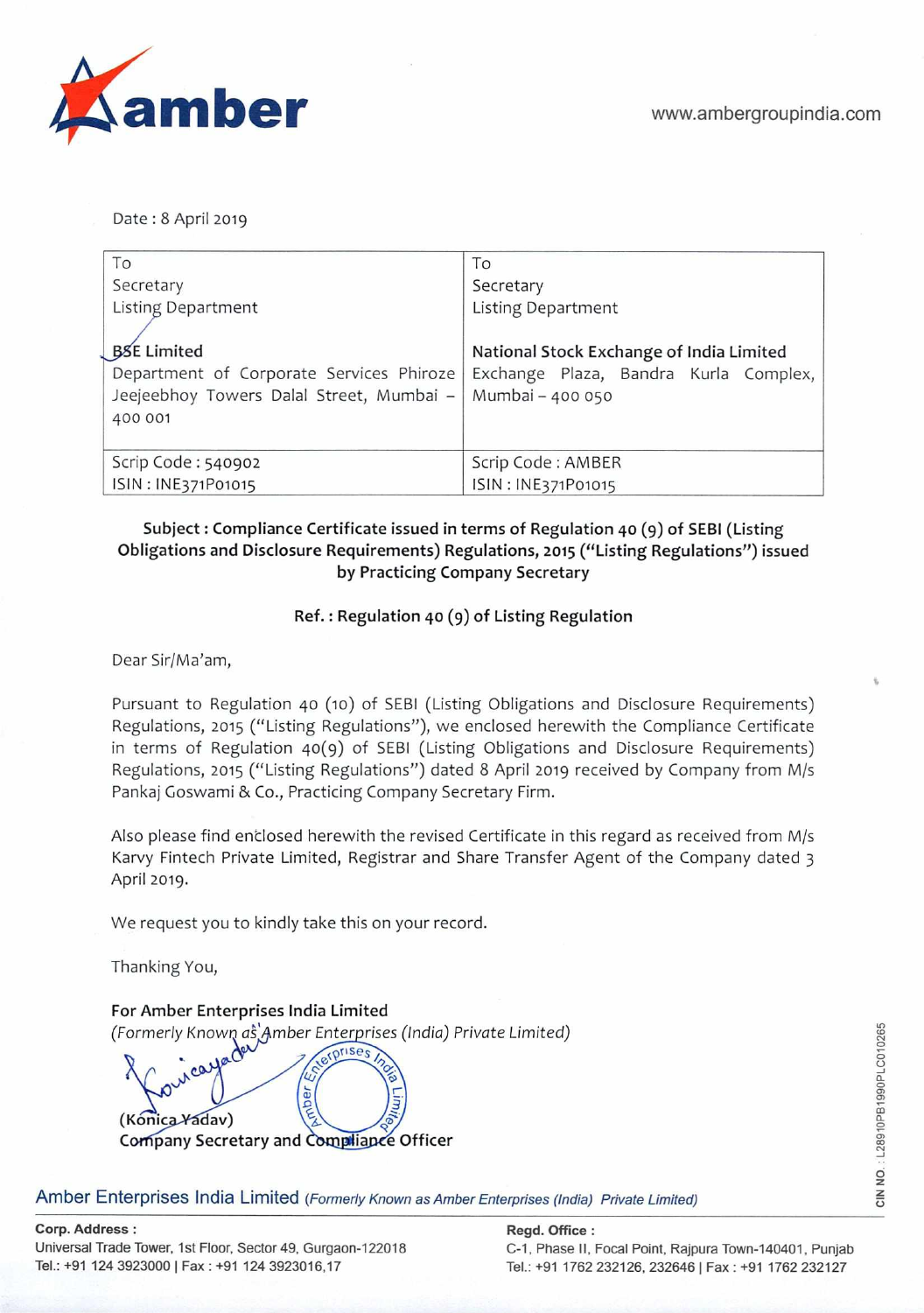R/AEIL/40(9) 03rd April, 2019

THE COMPANY SECRETARY M/S AMBER ENTERPRISES INDIA LIMITED UNIVERSAL TRADE TOWER 1ST FLOOR, SECTOR-49, SOHNA ROAD, **GURGAON - 122 018** 

洋

Dear Sir,

#### SUB : CERTIFICATE UNDER REGULATION 40(9) OF SEBI (LISTING OBLIGATIONS AND DISCLOSURE REQUIREMENTS) REGULATION, 2015

We certify that :

A. Share Certificate relating to the Share Transfer Deeds received during the period from  $1^{st}$  October 2018 to  $31^{st}$  March 2019 as entered in the Memorandum of Transfers have been issued within one month from respective date of lodgment of each deed excepting those rejected on technical grounds.

**KARVY FINTECH** 

B. Share Certificates in respect of requests received during the period from 1<sup>st</sup> October 2018 to 31<sup>st</sup> March 2019 for exchange of duplicate, split, sub-division, consolidation, renewal, exchange or endorsement of calls/allotment monies have been issued within one month of lodgment provided all the required documents are in order.

Thanking you,

Yours faithfully, for KARVY FINTECH PVT LTD.,

**AUTHORISED SIGNATORY** 

Karvy Fintech Private Limited (KFPL) (Formerly known as KCPL Advisory Services Private Limited)

**Registered & Corporate Office** 

"Karvy Selenium Tower-B", Plot No. 31 & 32, Gachibowli, Financial District, Nanakramguda, Serilingampally, Hyderabad - 500032, Telangana. Ph: +91 40 6716 2222, 3321 1000 | www.karvyfintech.com | CIN: U72400TG2017PTC117649